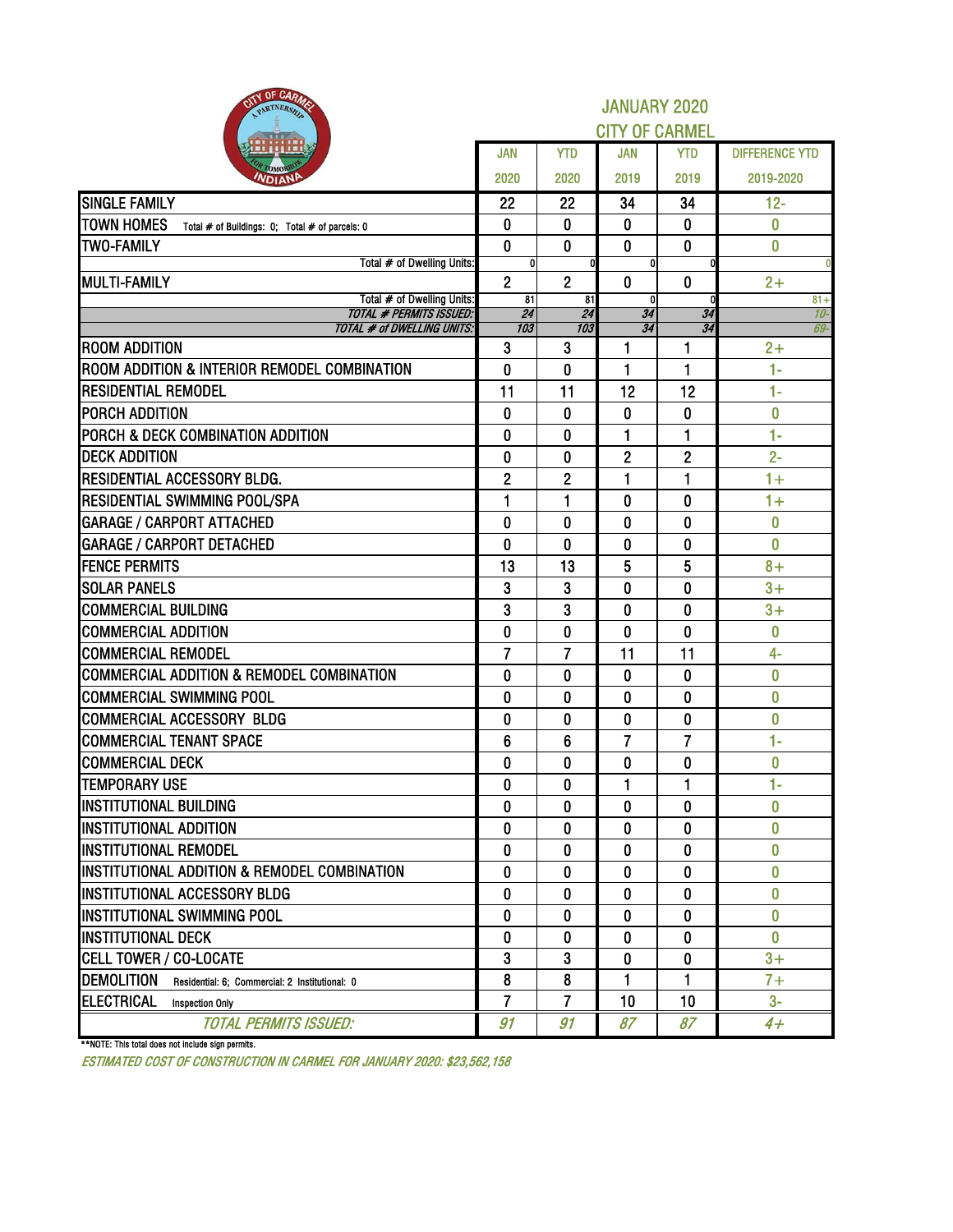

# D.O.C.S. BUILDING PERMIT ACTIVITY JANUARY 2020

COMMERCIAL, INSTITUTIONAL, & MULTI-FAMILY - NEW STRUCTURES, ACCESSORY BUILDINGS, ADDITIONS, TENANT FINISHES, REMODELS, POOLS, DECKS (Institutional includes churches, schools & public libraries)

*Type of Construction Total Permits Issued* 

## PERMITS ISSUED

| <b>COMMERCIAL NEW STRUCTURE:</b>                              |  |
|---------------------------------------------------------------|--|
| • Bank of America, 10800 N. Michigan Rd.                      |  |
| • Rise, 12955 Old Meridian St.                                |  |
| • Legacy Amenity Shelter, 14220 Larson Dr.                    |  |
| <b>COMMERCIAL TENANT FINISH / REMODEL:</b>                    |  |
| • Landlord Work, 14405 Clay Terrace Blvd. #100                |  |
| • Eyes on Main, 19 E. Main St.                                |  |
| $\bullet$ Geico. 101 W. 103d St. 3d Floor                     |  |
| • Luxury Lofts, 20 Executive Dr. Suite J                      |  |
| • Helena Chemical Company, 11711 N. Pennsylvania St. #270     |  |
| • Pet Wellness Center, 13080 Grand Blvd. #120                 |  |
| • Wild Birds Unlimited, 11711 N. College Ave. $\#146$         |  |
| • Rose & Remington, 14405 Clay Terrace Blvd. $\#100 \& \#105$ |  |
| $\bullet$ Lenex Steel, 450 E. 96th St.                        |  |
| • MRI Equipment Replacement, 12188-B N. Meridian St.          |  |
| • Spec Suite, 350 Veterans Way #320                           |  |
| • InCycle Strength Training, 800 S. Rangeline Rd. #285        |  |
| • Liberty Mutual, $350 E$ . $96th St$ . $1st & 2nd Floor$     |  |
|                                                               |  |
| RESIDENTIAL MULTI-FAMILY:                                     |  |

- *●* Proscenium Building 2 (48 Units), 20 W. Carmel Dr.
- *●* Proscenium Building 3 (33 Units), 1200 S. Rangeline Rd.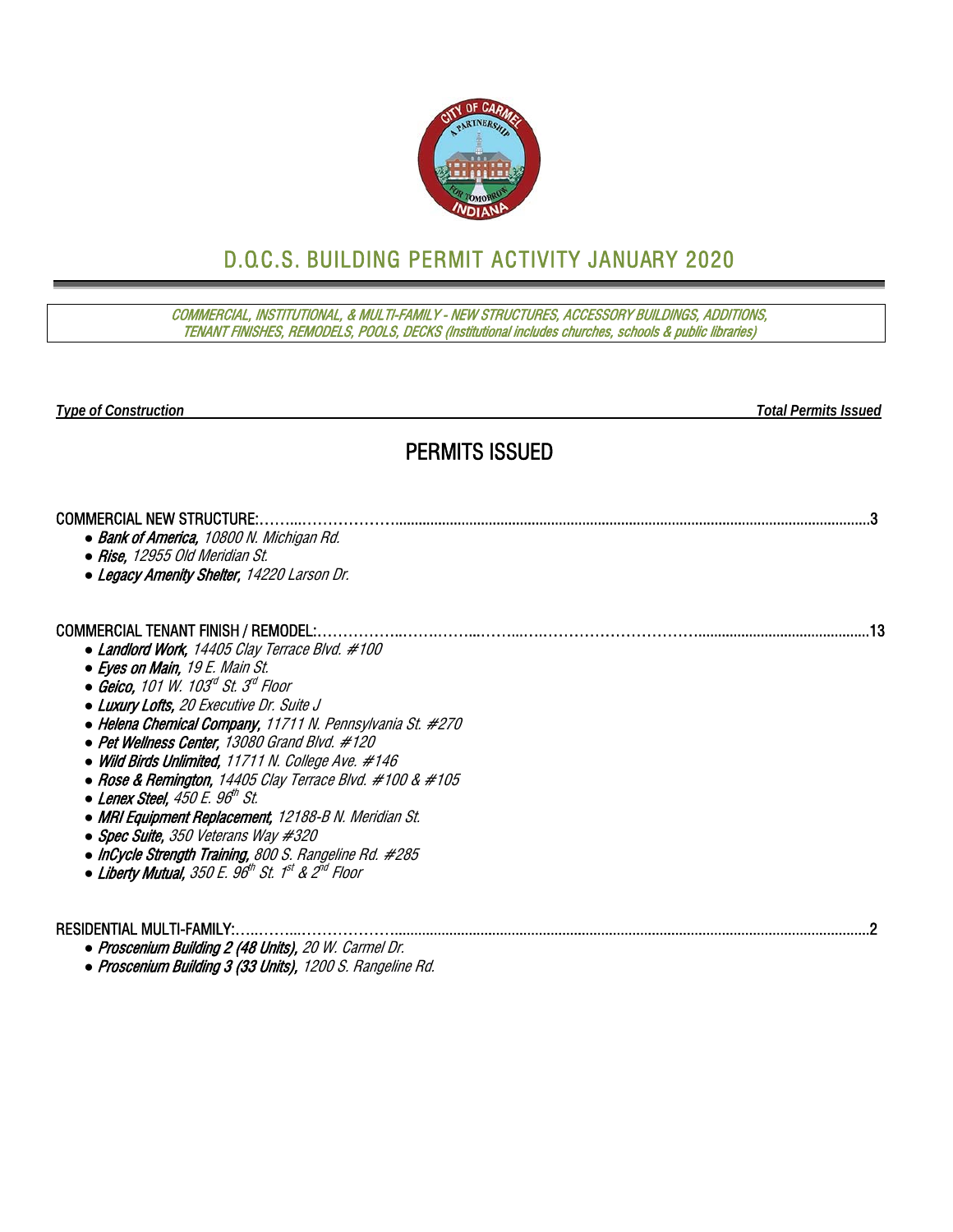# COMMERCIAL CERTIFICATES OF OCCUPANCY ISSUED

| <b>COMMERCIAL NEW STRUCTURE:</b><br>• Midtown Parking Garage, 350 Monon Blvd.                                                                                                                                                                                                                                                                                                                                                                                                                                                                                                                                                                                                                                                                                                |
|------------------------------------------------------------------------------------------------------------------------------------------------------------------------------------------------------------------------------------------------------------------------------------------------------------------------------------------------------------------------------------------------------------------------------------------------------------------------------------------------------------------------------------------------------------------------------------------------------------------------------------------------------------------------------------------------------------------------------------------------------------------------------|
| <b>COMMERCIAL ADDITION:</b><br>• Tom Wood JLRV, $4620 E. 96th St.$                                                                                                                                                                                                                                                                                                                                                                                                                                                                                                                                                                                                                                                                                                           |
| <b>COMMERCIAL ACCESSORY STRUCTURE:</b><br>• Crew Carwash, 1250 S. Rangeline Rd.                                                                                                                                                                                                                                                                                                                                                                                                                                                                                                                                                                                                                                                                                              |
| <b>COMMERCIAL TENANT FINISH / REMODEL:.</b><br>• Monster, 500 E. 96 <sup>th</sup> St. #200<br>• Cath Lab #3 Room 166, 11700 N. Meridian St.<br>• Lifestance, 10801 N. Michigan Rd. #240<br>• Spec Suite, 12411 Pennsylvania St. #210<br>• Plaid Agency, 12411 Pennsylvania St. #200<br>• Riverview Health Park Building A, 14535-A Hazel Dell Parkway<br>• Hot Diggity Dog Grooming, 1434 Keystone Way<br>• Emerson Law, 1 S. Rangeline Rd. #400<br>• Northwest Radiology Network, 10603 N. Meridian St.<br>• Penn and Beech, $145$ Elm St. $#150$<br>• Orbis Education, 301 Pennsylvania Parkway 4 <sup>th</sup> Floor<br>$\bullet$ VMS, 501 Pennsylvania Parkway #100<br>• Franklin Window and Door, 200 S. Rangeline Rd. #100<br>• Savor Restaurant, 211 W. Main St. #102 |

#### *●* Chin's Asia Fresh, 9873 N. Michigan Rd. #150

### D.O.C.S. BUILDING & SIGN ACTIVITY JANUARY 2020

|                                                                                                                                                                                                                                                                            | <b>JAN 2020</b>                             | <b>JAN 2019</b>                       |
|----------------------------------------------------------------------------------------------------------------------------------------------------------------------------------------------------------------------------------------------------------------------------|---------------------------------------------|---------------------------------------|
| <b>TOTAL BUILDING PERMITS ISSUED:</b><br><b>TOTAL FENCE PERMITS ISSUED:</b><br><b>TOTAL SIGN PERMITS:</b><br><b>TOTAL PUBLIC EVENT BANNERS:</b><br><b>BUILDING INSPECTIONS PERFORMED:</b><br><b>BUILDING PLAN REVIEWS:</b><br><b>PUBLIC REQUEST FOR INFORMATION (RFI):</b> | 91<br>13<br>35<br>o<br>Ω<br>448<br>56<br>47 | 87<br>5<br>25<br>6<br>444<br>64<br>15 |

## D.O.C.S. NEWS AND NOTES JANUARY 2020

*●* Daren Mindham, Nichole Speth, and Todd Gillian attended the 2020 Indiana Arborist Association Annual Conference January 21-22 in Indianapolis.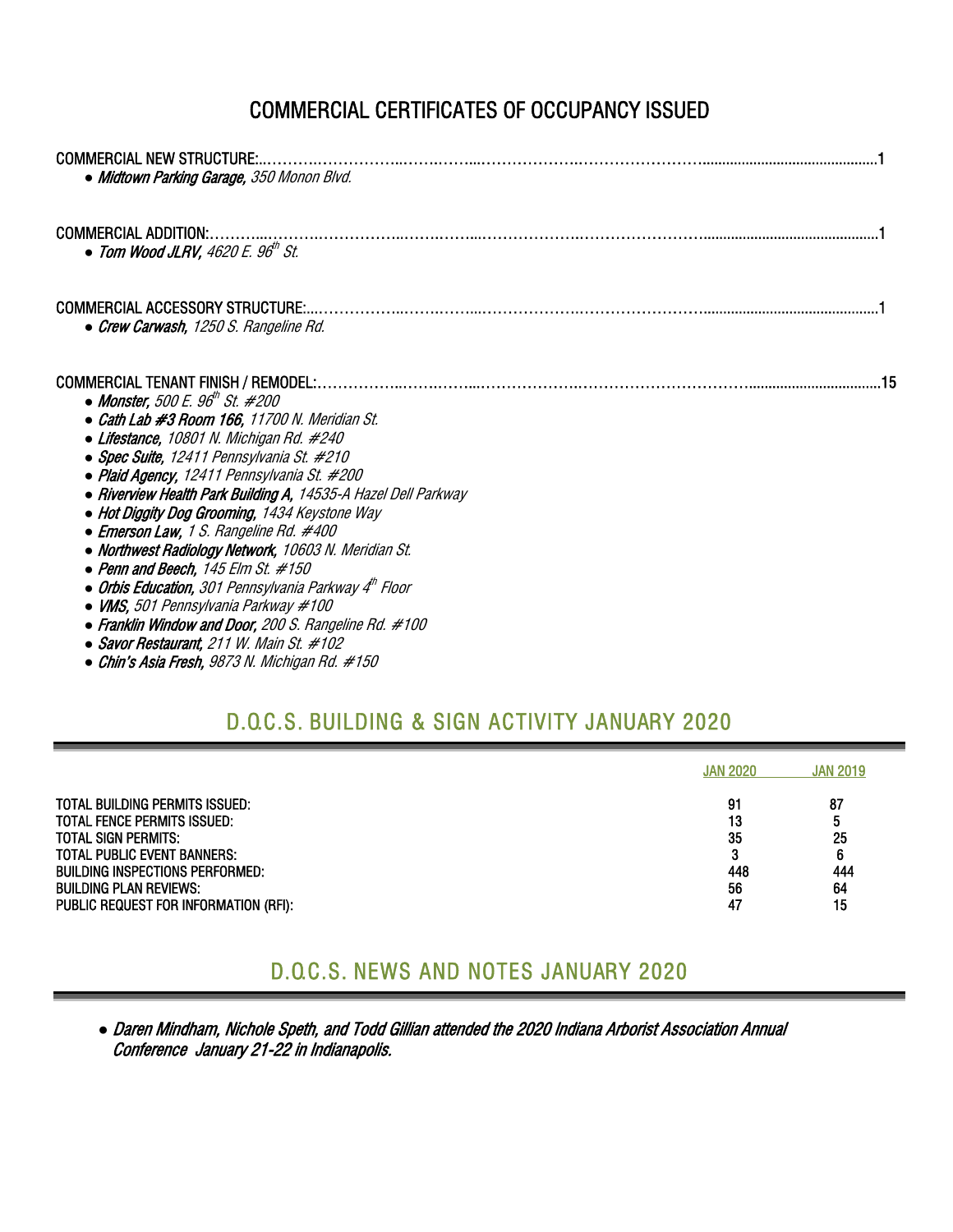# D.O.C.S. CODE ENFORCEMENT ACTIVITY JANUARY 2020

#### CODE ENFORCEMENT TASK REPORT SUMMARY FOR JANUARY 2020

| <b>COMPLAINTS RECEIVED</b><br>EMAIL<br>"MY CARMEL" APP<br><b>PHONE</b><br>REFERRAL<br><b>STAFF</b><br><b>WALK-IN</b> | TOTAL:<br>15<br>2<br>42 | <b>INSPECTION STATISTICS</b><br>NEW CASES<br>INITIAL INSPECTIONS<br>ABATEMENT<br>INITIAL VIOLATION NOTICE<br>RE-INSPECTIONS<br><b>CLOSED CASES</b> |             |        | TOTAL:<br>67<br>60<br>ŋ<br>42<br>100<br>35 |
|----------------------------------------------------------------------------------------------------------------------|-------------------------|----------------------------------------------------------------------------------------------------------------------------------------------------|-------------|--------|--------------------------------------------|
| <b>INSPECTIONS BY AREA</b>                                                                                           | <b>WEST</b>             | <b>CENTRAL</b>                                                                                                                                     | <b>EAST</b> | TOTAL: |                                            |
| NEW CASES                                                                                                            | 6                       | 44                                                                                                                                                 |             | 67     |                                            |
| INITIAL INSPECTIONS                                                                                                  |                         | 41                                                                                                                                                 | 14          | 60     |                                            |
| RE-INSPECTIONS                                                                                                       | 12                      | 37                                                                                                                                                 | 51          | 100    |                                            |
| <b>CLOSED CASES</b>                                                                                                  | n                       | 14                                                                                                                                                 | 18          | 35     |                                            |

CODE ENFORCEMENT MONTHLY REPORT FOR JANUARY 2020

| <b>TYPE OF COMPLAINT/VIOLATION</b> | <b>NEW CASES</b> | <b>TYPE OF COMPLAINT/VIOLATION</b> | <b>NEW CASES</b> |
|------------------------------------|------------------|------------------------------------|------------------|
| BUILDING CODE VIOLATIONS           |                  | PROPERTY MAINTENANCE               | 17               |
| COMMERCIAL VEHICLE                 | 6                | RECREATIONAL VEHICLE               |                  |
| <b>DUMPSTER</b>                    |                  | RIGHT-OF-WAY OBSTRUCTION           | 4                |
| <b>FARM ANIMALS</b>                |                  | <b>SIDEWALK</b>                    | 0                |
| <b>FENCE VIOLATION</b>             |                  | <b>SIGNS</b>                       | 33               |
| <b>GRASS OR WEEDS</b>              | 2                | TRASH/DEBRIS                       | 20               |
| <b>HOME OCCUPATION</b>             | 2                | UNSAFE BUILDING                    | 3                |
| NOISE REGULATIONS                  | 0                | <b>JUNK VEHICLE</b>                | 9                |
| OPEN AND ABANDONED                 | 0                | ZONING USE VIOLATIONS              |                  |
| OUTDOOR STORAGE                    | 13               | SNOW AND ICE REMOVAL               |                  |
| PARKING IN LAWN/GREENBELT          | 8                | <b>OTHER</b>                       |                  |
|                                    |                  | TOTAL                              | 126              |

FORECLOSURE MONITORING SUMMARY FOR JANUARY 2020

|                               | <b>COMPLAINTS RECEIVED</b> |                | TOTAL:      |        |  |  |  |  |
|-------------------------------|----------------------------|----------------|-------------|--------|--|--|--|--|
|                               | <b>NEW CASES</b>           |                |             |        |  |  |  |  |
|                               | INITIAL INSPECTIONS        |                |             |        |  |  |  |  |
|                               | ABATEMENT                  |                |             |        |  |  |  |  |
|                               | INITIAL VIOLATION NOTICE   |                |             |        |  |  |  |  |
|                               | RE-INSPECTIONS             |                | 27          |        |  |  |  |  |
|                               | <b>CLOSED CASES</b>        |                |             |        |  |  |  |  |
| <b>FORECLOSURE STATISTICS</b> | <b>WEST</b>                | <b>CENTRAL</b> | <b>EAST</b> | TOTAL: |  |  |  |  |
| NEW CASES                     | 0                          |                | 0           |        |  |  |  |  |
| INITIAL INSPECTIONS           |                            |                |             |        |  |  |  |  |
| RE-INSPECTIONS                |                            | 12             |             | 27     |  |  |  |  |
| <b>CLOSED CASES</b>           |                            |                |             | 8      |  |  |  |  |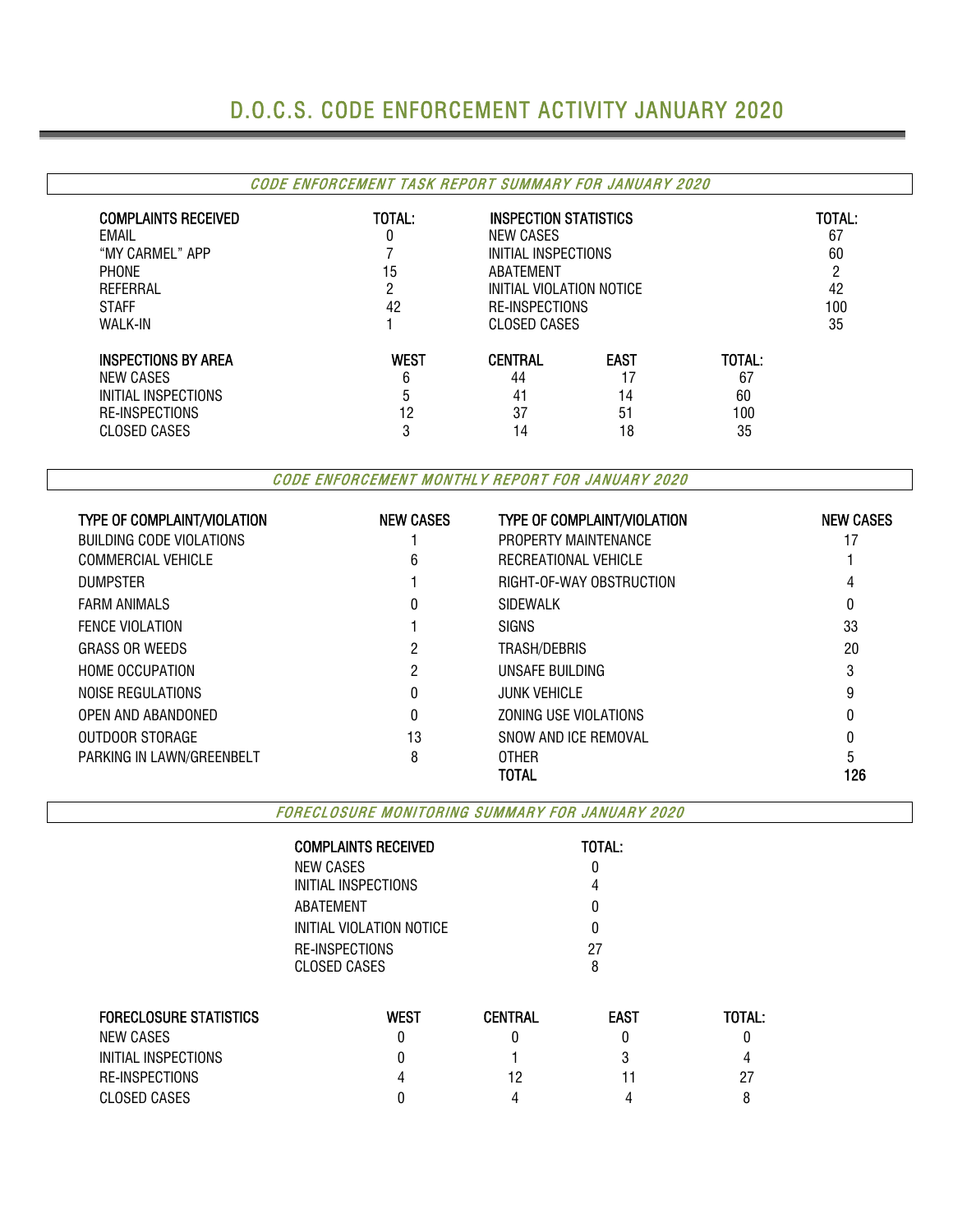## DEPARTMENT OF COMMUNITY SERVICES INCOME REPORT JANUARY 1-31, 2020



| <b>TRANSACTION TYPE:</b>                                                     | <b>TRANSACTIONS:</b> | <b>AMOUNT:</b>       |
|------------------------------------------------------------------------------|----------------------|----------------------|
| BUILDING PERMITS: [Includes the fee for full Certificate of Occupancy (C/O)] | 71                   | \$<br>113,239.22     |
| <b>DEMOLITION PERMITS:</b>                                                   | 8                    | \$<br>1,650.00       |
| <b>LATE FEES:</b>                                                            | 1                    | \$<br>2,198.00       |
| RE-INSPECTION, ADDITIONAL INSPECTION, AND/OR TEMPORARY C/O:                  | 27                   | \$<br>7,823.75       |
| PLAN AMENDMENT: (Commercial / Institutional)                                 | 0                    | \$                   |
| PLAN AMENDMENT: (Residential)                                                | $\overline{c}$       | \$<br>360.00         |
| <b>SPECIAL EVENT PERMITS:</b>                                                | 0                    | \$                   |
| TEMPORARY USE PERMITS/EXTENSIONS:                                            | 0                    | \$                   |
| <b>APPEALS:</b>                                                              | 0                    | \$                   |
| <b>FENCE PERMITS:</b>                                                        | 12                   | \$<br>624.00         |
| FENCE LIABILITY WAIVER: (Paid to Hamilton County)                            | 12                   | \$<br>336.00         |
| <b>ABATEMENT:</b>                                                            | 0                    | \$                   |
| ADLS:                                                                        | 0                    | \$                   |
| <b>ADLS AMENDMENT:</b>                                                       | 1                    | \$<br>749.00         |
| <b>COMMITMENT AMENDMENT:</b>                                                 | 0                    | \$                   |
| <b>DEVELOPMENT PLAN:</b>                                                     | 0                    | \$                   |
| DEVELOPMENT PLAN AMENDMENT:                                                  | 0                    | \$<br>$\blacksquare$ |
| <b>HPR REVIEW:</b>                                                           | 0                    | \$                   |
| <b>ORDINANCE AMENDMENT:</b>                                                  | 0                    | \$                   |
| <b>PLAT VACATE:</b>                                                          | 0                    | \$                   |
| <b>PRIMARY PLAT:</b>                                                         | $\bf{0}$             | \$                   |
| PRIMARY PLAT AMENDMENT:                                                      | 0                    | \$                   |
| <b>PUD ORDINANCES:</b>                                                       | 0                    | \$                   |
| <b>REZONE:</b>                                                               | 0                    | \$                   |
| <b>ADDITIONAL WAIVER:</b>                                                    | 0                    | \$                   |
| <b>SDR SITE PLAN REVIEW:</b>                                                 | 0                    | \$                   |
| <b>SECONDARY PLAT/REPLAT:</b>                                                | 1                    | \$<br>361.00         |
| <b>SUBDIVISION WAIVER:</b>                                                   | 0                    | \$                   |
| MISC. ZONING WAIVER:                                                         | 0                    | \$                   |
| TAC ONLY:                                                                    | 0                    | \$                   |
| DEVELOPMENT STANDARDS VARIANCE:                                              | 0                    | \$                   |
| <b>HEARING OFFICER REVIEW:</b>                                               | $\overline{4}$       | \$<br>902.00         |
| <b>SPECIAL EXCEPTION VARIANCE:</b>                                           | 0                    | \$                   |
| SPECIAL USES: (Includes Special Use Amendments)                              | 0                    | \$<br>٠              |
| <b>USE VARIANCE:</b>                                                         | 0                    | \$                   |
| <b>SIGN PERMITS:</b>                                                         | 19                   | \$<br>5,481.33       |
| <b>ZONING DETAILS/LETTER:</b>                                                | $\mathbf 3$          | \$<br>315.00         |
| PARK & RECREATION IMPACT FEE (PRIF):                                         | 22                   | \$<br>65,384.00      |
| <b>TOTALS:</b>                                                               |                      |                      |
| <b>GENERAL FUND #101:</b>                                                    |                      | \$<br>146,152.06     |
| PRIF ACCOUNT # 106:                                                          |                      | \$<br>65,384.00      |
| <b>UTILITY FEES:</b> (Sewer/Water permits)                                   |                      | \$<br>64,654.00      |
| <b>TOTAL DEPOSIT:</b>                                                        |                      | \$<br>276,190.06     |
| Last Month's General Fund Deposit:                                           |                      | \$<br>162,316.17     |
| Last Month's Total Deposit:                                                  |                      | \$<br>290,286.17     |

NOTE: Receipts were deposited for 21 business days this month.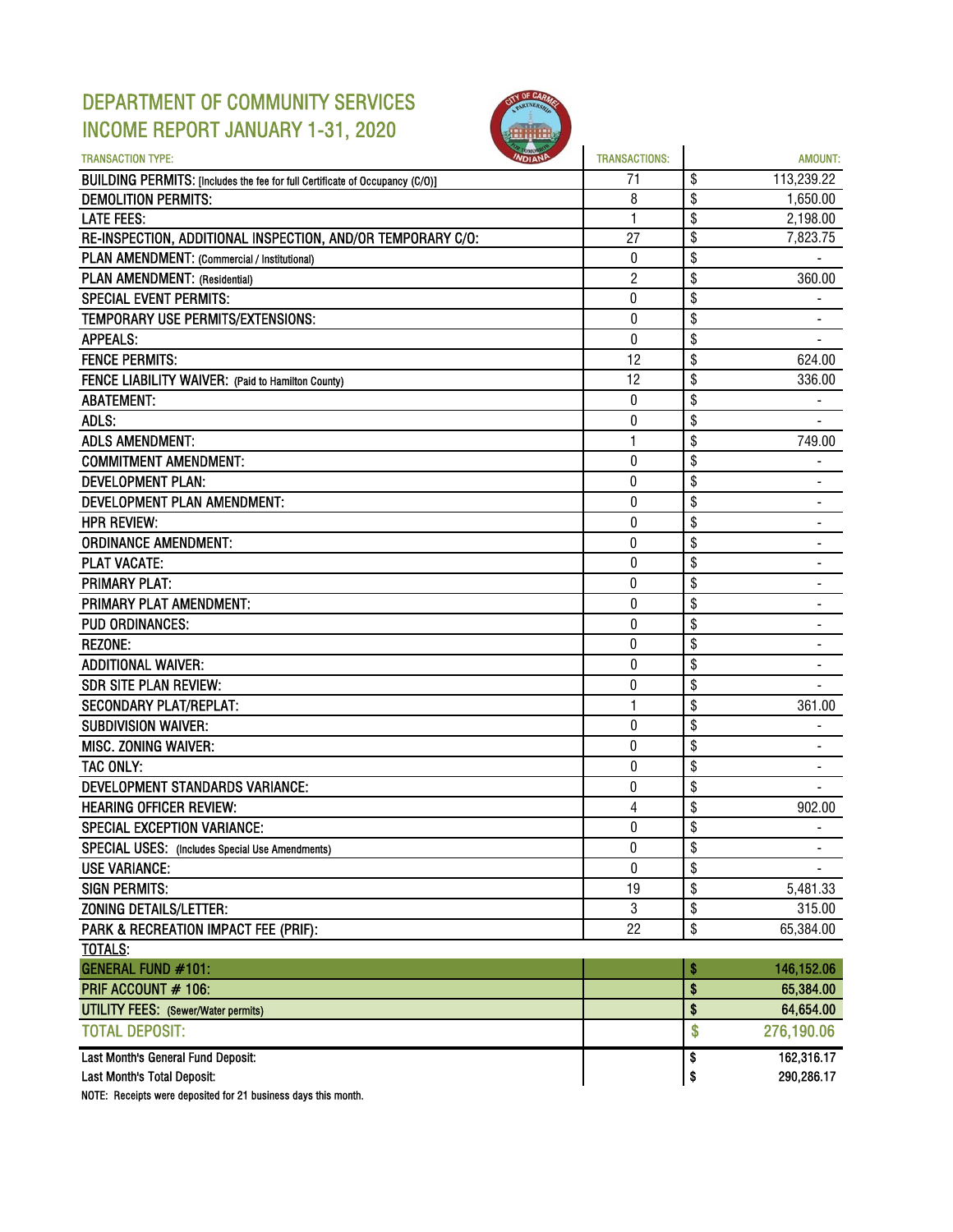### **City of Carmel Monthly Permits Issued Page 1**

| Issue<br>Date        | Status | Permit<br><b>NO</b>  | Subdiv Name                                   | <b>Property Address</b>                                       | Permit Type Description                                   | Estimated<br>Cost of<br>Construction | Sq Ft           | <b>Contractor Name</b>                               | <b>Contractor Address</b>                    | Cont.City                                | Cont.<br><b>State</b> | Cont.<br>Zip   | Cont.Phone                     | Propety Owner (as listed<br>per applicant)      | Owner Adrs                                         | Owner City                  | Owner<br><b>State</b> | Owner<br>Zip   |
|----------------------|--------|----------------------|-----------------------------------------------|---------------------------------------------------------------|-----------------------------------------------------------|--------------------------------------|-----------------|------------------------------------------------------|----------------------------------------------|------------------------------------------|-----------------------|----------------|--------------------------------|-------------------------------------------------|----------------------------------------------------|-----------------------------|-----------------------|----------------|
| 01/02/20             |        | 19110103             |                                               | 14405 CLAY TERRACE BLVD #100                                  | OMMERCIAL REMODE                                          | \$75,000                             | 3,722           | <b>SAND B CONSTRUCTION GROUP</b>                     | 8740 E 30TH ST                               | <b>INDIANAPOLIS</b>                      |                       | 46219          | 317) 755-3334                  | ASHINGTON PRIME GROUP                           | 180 E BROAD ST                                     | COLUMBUS                    |                       | 43215          |
|                      |        | 19120016             | SADDLE CREEK                                  | 13836 MAGIC STALLION DR                                       | RESIDENTIAL REMODEL                                       | \$75,000                             | 400             | CENTRAL CONSTRUCTION GROUP                           | 8481 BASH ST                                 | <b>INDIANAPOLIS</b>                      |                       | 46250          | 317) 213-6246                  | OSS, DAVID ALLEN & TAMRA A                      | 13836 MAGIC STALLION DR                            | CARMEL                      |                       | 46032          |
|                      |        | 19120068             | NORTHWOOD HILLS                               | 6331 NORTHWOOD DR                                             | RESIDENTIAL REMODEL                                       | \$5,000                              | 1.654           | SMITH, DEAN                                          | 331 NORTHWOOD DR                             | CARMEL                                   |                       | 46033          | 317) 403-6422                  | OLLINGER, TERRY                                 | 12122 PEBBLEPOINT PASS                             | CARMEL                      |                       | 46033          |
|                      |        | 19120081             | <b>COPPER RUN</b>                             | 2925 COPPER RUN BLVD                                          | ESIDENTIAL SINGLE FAMILY DWELLING                         | \$474,000                            | 5,824           | PULTE HOMES OF INDIANA                               | 1590 N MERIDIAN ST #530                      | ARMEL                                    |                       | 46032          | 317) 575-2350                  | ULTE HOMES                                      | 11590 N. MERIDIAN ST #530                          | <b>CARMEL</b>               |                       | 46032          |
|                      |        | 9120100              | <b>COPPER RUN</b>                             | 3041 COPPER RUN BLVD                                          | RESIDENTIAL SINGLE FAMILY DWELLING                        | \$574,000                            | 6.283           | PULTE HOMES OF INDIANA                               | 1590 N MERIDIAN ST #530                      | ARMEL                                    |                       | 46032          | 17) 575-2350                   | <b>ULTE HOMES</b>                               | 11590 N. MERIDIAN ST #530                          | <b>ARMEL</b>                |                       | 46032          |
|                      |        | 20010003             | COOL CREEK NORTH                              | 374 W FOURTH CT                                               | LECTRICAL PERMIT/INSPECTION                               | \$0                                  | $\Omega$        | <b>MCCONNELL &amp; MICHAEL ELECTR</b>                | 606 MOORELAND DR                             | <b>JEW WHITELAND</b>                     |                       | 46184          | 17) 251-4021                   | <b>IINDS, JOHN F</b>                            |                                                    | <b>GREENWOOD</b>            |                       | 46142          |
| 01/03/20             |        | 19120007             | <b>OVERLOOK AT THE LEGACY</b>                 | 7233 DELMONT DF                                               | RESIDENTIAL SINGLE FAMILY DWELLING                        | \$325,000                            | 6.185           | <b>DREES HOMES</b>                                   | 900 E 96TH ST                                | <b>INDIANAPOLIS</b>                      |                       | 46270          |                                | <b>REES HOMES</b>                               | 900 E 96TH ST                                      | <b>INDIANAPOLIS</b>         |                       | 46240          |
|                      |        | 19120102             | HERITAGE AT SPRING MILI                       | 429 HERITAGE TERRACE LANE                                     | RESIDENTIAL SINGLE FAMILY DWELLING                        | \$583,000                            | 6,562           | PULTE HOMES OF INDIANA                               | 1590 N MERIDIAN ST #530                      | <b>ARMEL</b>                             |                       | 46032          | 317) 575-2350                  | ULTE HOMES OF INDIANA                           | 11590 N MERIDIAN ST #530                           | CARMEL                      |                       | 46032          |
|                      |        | 19120114             | WOOD PARK                                     | 766 S WOODVIEW DF                                             | RESIDENTIAL REMODE                                        | \$56,765                             | 120             | CASE DESIGN/REMODELING                               | 99 F CARMEL DR., STE 100                     | CARMEL                                   | İIN                   | 46032          | 317) 846-2600                  | <b>IOLDEN, SUSAN AND HOWARD</b>                 | 766 WOODVIEW S DR                                  | CARMEL                      |                       | 46032          |
|                      |        | 20010014             | <b>BRIAR LANE ESTATES</b>                     | 3502 N BRIDGER DR                                             | <b>ENCE PERMIT/INSPECTION</b>                             | \$0                                  | $\Omega$        | CEDAR CREEK FENCE CO INC                             | 3010 RJ PARKWAY                              | <b>RANKLIN</b>                           | <b>IN</b>             | 46131          |                                | <b>REGORY, JAMES</b>                            | 3502 BRIDGER DRIVE NORTH                           | <b>ARMEL</b>                |                       | 46033          |
| 01/06/20             |        | 19100083             | HE PROSCENIUM                                 | 20 W CARMEL DR - PROSCENIUM BUILDING RESIDENTIAL MULTI-FAMILY |                                                           | \$700,000                            | 64.992          | NOVO DEVELOPMENT GROUP                               | 1215 S RANGELINE RD                          | CARMEL                                   | <b>IN</b>             | 46032          | 317) 708-9400                  | ARMEL DEVELOPMENT II LLC                        | 881 3RD AVE SW STE 100                             | CARMEL                      |                       | 46032          |
|                      |        | 19100084             | THE PROSCENIUM                                | 1200 S RANGELINE RD - PROSCENIUM BUI                          | RESIDENTIAL MULTI-FAMILY                                  | \$700,000                            | 49.608          | NOVO DEVELOPMENT GROUP                               | 215 S RANGELINE RD                           | ARMEL                                    |                       | 46032          | 317) 708-9400                  | ARMEL DEVELOPMENT II LLC                        | 381 3RD AVE SW STE 100                             | CARMEL                      |                       | 46032          |
|                      |        | 19120015             |                                               | 19 F MAIN ST                                                  | OMMERCIAL REMODEL                                         | \$25,000                             | 88              | <b>HEARTLAND CONSTRUCTION GRO</b>                    | 923 N MERIDIAN ST                            | <b>INDIANAPOLIS</b>                      |                       | 46204          | 317) 420-2455                  | RETCH, KEVIN                                    | 9 F MAIN ST                                        | ARMEI                       |                       | 46032          |
|                      |        | 19120017             |                                               | 01 103 ST W - 3RD FLOOR                                       | <b>COMMERCIAL REMODEL</b>                                 | \$16,000                             | 400             | <b>GEICO FACILITIES</b>                              | 01 W 103RD ST                                | CARMEL                                   | IN                    | 46032          | 858) 213-4138                  | ARMEL INDY HOLDINGS, LLC                        | 433 E LAS COLINAS BLVD #300                        | RVING                       |                       | 75039          |
|                      |        | 19120116             | THE HAMLET AT JACKSON'S GRANT                 | 12098 SIGILLARY WAY                                           | RESIDENTIAL SINGLE FAMILY DWELLING                        | \$750,000                            | 4.282           | HOMES BY JOHN MCKENZIE                               | 4631 LISBORN DR                              | CARMEL                                   |                       | 46033          | 317) 574-7616                  | <b>IOMES BY JOHN MCKENZIE</b>                   | 4631 LISBORN DR                                    | ARME                        |                       | 46033          |
|                      |        | 20010018             | <b>BROOKSHIRE NORTH</b>                       | 2977 BROOKSHIRE PKWY                                          | <b>LECTRICAL PERMIT/INSPECTION</b>                        | \$0                                  | $\Omega$        | <b>ARONS ELECTRICAL</b>                              | 648 E 171ST ST                               | <b>NOBLESVILL</b>                        |                       | 46062          | 317) 441-2957                  | RENDS, RICHARD                                  | 12977 BROOKSHIRE PKWY                              | CARMEL                      |                       | 46033          |
|                      |        | 20010020             |                                               | <b>802 W MAIN ST</b>                                          | LECTRICAL PERMIT/INSPECTION                               | \$0                                  | $\overline{0}$  | MILESTONE CONTRACTORS, LP                            | <b>950 S BELMONT AVE</b>                     | <b>INDIANAPOLIS</b>                      |                       | 46217          | 317) 788-6885                  | <b>TY OF CARMEI</b>                             | <b>I CIVIC SQUARE</b>                              | <b>ARMF</b>                 |                       | 46032          |
|                      |        | 20010021             |                                               | 3141 E 96TH ST - CABINET SW CNR OF 96T                        | ELECTRICAL PERMIT/INSPECTION                              | \$0                                  | $\Omega$        | DREWMONT GRAPHIC LTD                                 | 5343 N WINTHROP AVE                          | <b>INDIANAPOLIS</b>                      |                       | 46220          | 317) 283-4467                  | <b>ITY OF CARME</b>                             | 1 CIVIC SQUARE                                     | CARMEL                      |                       | 46032          |
| 01/07/20             |        | 19070196             |                                               | 10800 N MICHIGAN RD                                           | COMMERCIAL NEW STRUCTURE                                  | \$3,000,000                          | 8.524           | SCHWEIGER CONSTRUCTION                               | <b>B300 TROOST AVE</b>                       | KANSAS CITY                              | <b>MO</b>             | 64131          | 816) 523-5875                  | <b>IOTTINGHAM, LLC</b>                          | 10650 N MICHIGAN RD                                | ZIONSVILL                   |                       | 46077          |
|                      |        | 19120053             | THE GROVE AT THE LEGACY                       | 14289 JAMES DEAN DR                                           | RESIDENTIAL SINGLE FAMILY DWELLING                        | \$315,825                            | 2.103           | <b>PYATT BUILDERS</b>                                | 168 W CARMEL DR                              | CARMEL                                   | <b>IN</b>             | 46033          | 317) 981-0211                  | YATT, TODD                                      | 168 W CARMEL DR                                    | CARMEL                      |                       | 46032          |
|                      |        | 19120059             | 14 THE GROVE AT THE LEGACY                    | 7149 ANTIQUITY DR                                             | RESIDENTIAL SINGLE FAMILY DWELLING                        | \$378,485                            | 2.223           | PYATT BUILDERS                                       | 68 W CARMEL DR                               | CARMEL                                   | IN                    | 46033          | 317) 981-0211                  | YATT BUILDERS                                   | 168 W CARMEL DRIVE                                 | CARMEL                      |                       | 46032          |
|                      |        | 19120061             | THE GROVE AT THE LEGACY                       | 155 ANTIQUITY DR                                              | RESIDENTIAL SINGLE FAMILY DWELLING                        | \$354,390                            | 1,929           | PYATT BUILDERS                                       | 68 W CARMEL DR                               | CARMEL                                   |                       | 46033          | 317) 981-0211                  | YATT, TODD                                      | 168 W CARMEL DR                                    | ARMEI                       |                       | 46032          |
|                      |        | 9120062              | HE GROVE AT THE LEGACY                        | 4273 JAMES DEAN DR                                            | <b>ESIDENTIAL SINGLE FAMILY DWELLING</b>                  | \$330,475                            | 1.896           | YATT BUILDERS                                        | 68 W CARMEL DR                               | CARMEL                                   |                       | 46033          | 317) 981-0211                  | YATT. TODD                                      | 168 W CARMEL DR                                    | ARMEI                       |                       | 46032          |
|                      |        | 19120063             | HE GROVE AT THE LEGACY                        | 4269 JAMES DEAN DR                                            | RESIDENTIAL SINGLE FAMILY DWELLING                        | \$316,875                            | 2.422           | <b>PYATT BUILDERS</b>                                | 168 W CARMEL DR                              | CARMEL                                   |                       | 46033          | 317) 981-0211                  | YATT. TODD                                      | 168 W CARMEL DR                                    | CARMEL                      |                       | 46032          |
|                      |        | 9120103              | ACKSON'S GRANT ON WILLIAMS CR                 | 12337 AMS CT                                                  | RESIDENTIAL REMODE                                        | \$3.000                              | 200             | DE HAAL SCOTT                                        | 2337 AMS CT                                  | CARMEL                                   |                       | 46032          | 10) 325-3248                   | F HAAL SCOT                                     | 12337 AMS CT                                       | <b>ARMEL</b>                |                       | 46032          |
|                      |        | 19120107             | AUMAN'S ADDITION                              | 836 W AUMAN DR                                                | DEMOLITION                                                | \$0                                  | $\Omega$        | CASEY-BERTRAM CONSTRUCTION                           | 780 E 25TH ST                                | <b>INDIANAPOLIS</b>                      |                       | 46218          | 317) 546-3366                  | EDGEWOOD BUILDING COMPANY 32 1ST ST NE          |                                                    | CARMEL                      |                       | 46032          |
|                      |        | 19120108             | <b>AUMAN'S ADDITION</b>                       | 310 SHOSHONE DR                                               | DEMOLITION                                                | \$0                                  | $\Omega$        | <b>CASEY-BERTRAM CONSTRUCTION</b>                    | 780 E 25TH ST                                | <b>INDIANAPOLIS</b>                      |                       | 46218          | 317) 546-3366                  | EDGEWOOD BUILDING COMPANY 32 1ST ST NE          |                                                    | CARMEL                      |                       | 46032          |
|                      |        | 19120109             | <b>AUMAN'S ADDITION</b>                       | 906 E AUMAN DR                                                | <b>DEMOLITION</b>                                         | \$0                                  | $\Omega$        | CASEY-BERTRAM CONSTRUCTION                           | 5780 E 25TH ST                               | <b>NDIANAPOLIS</b>                       |                       | 46218          | 317) 546-3366                  | EDGEWOOD BUILDING COMPANY 32 1ST ST NE          |                                                    | CARMEL                      |                       | 46032          |
|                      |        | 19120118             |                                               | 12325 PENNSYLVANIA ST                                         | OMMERCIAL CELL TOWER                                      | \$15,000                             | 100             | VILLIAMSON, DOUG                                     | 3405 W 96TH ST                               | NDIANAPOLIS                              |                       | 46268          | 317) 294-6905                  | <b>MERICAN TOWER</b>                            | 3500 REGENCY PKWY #100                             | CARY                        | NC.                   | 27518          |
|                      |        | 19120130             |                                               | 20 EXECUTIVE DR SUITE J                                       | OMMERCIAL TENANT FINISH                                   | \$8,000                              | 1,548           | CHILDERS, KELSEY                                     | 2618 CONGRESS ST                             | <b>ARMEL</b>                             |                       | 46032          | 317) 607-1090                  | JXURY LOFTS, LLC                                | 20 EXECUTIVE DR SUITE J                            | CARMEL                      |                       | 46032          |
| 01/08/20             |        | 19120032             | <b>ALBANY PLACE</b>                           | <b>3576 PERCIVAL DR</b>                                       | RESIDENTIAL SINGLE FAMILY DWELLING                        | \$410,000                            | 7.145           | OREES HOMES                                          | 900 E 96TH ST                                | NDIANAPOLIS                              |                       | 46270          |                                | <b>REES HOMES</b>                               | 900 E 96TH ST                                      | <b>NDIANAPOLIS</b>          |                       | 46240          |
|                      |        | 19120097             |                                               | 11711 N PENNSYLVANIA ST #270                                  | <b>COMMERCIAL TENANT FINISH</b>                           | \$48,000                             | 910             | <b>CTI CONSTRUCTION LLC</b>                          | 016 3RD AVE SW #200                          | ARMEI                                    |                       | 46032          | 17) 573-6052                   | <b>EI INVESTMENTS</b>                           | 11711 MERIDIAN ST N #200                           | ARME                        |                       | 46032          |
|                      |        | 19120135             | WOODSIDE AT WEST CLAY                         | 3820 WOODSIDE HOLLOW DRIVE                                    | RESIDENTIAL SINGLE FAMILY DWELLING                        | \$490,000                            | 5.991           | DAVID WEEKLEY HOMES                                  | 9310 NORTH MERIDIAN STI                      | <b>INDIANAPOLIS</b>                      |                       | 46260          | 317) 669-8500                  | AVID WEEKLEY HOMES                              | 9310 NORTH MERIDIAN STREET, STE                    | NDIANAPOLIS                 |                       | 46260          |
|                      |        | 20010028             | <b><i>NOODS AT SHELBORNE, THE</i></b>         | 3330 SPRUCE WOOD CT                                           | <b>ENCE PERMIT/INSPECTION</b>                             | \$0                                  | $\Omega$        | OWES OF CARMEI                                       | 4598 LOWES WAY                               | CARMEL                                   |                       | 46033          |                                | ELLEY, DANIEL & KRISTIN                         | 3330 SPRUCE WOOD CT                                | <b>ARMEL</b>                |                       | 46032          |
| 01/09/20             |        | 20010029             | <b>AUMAN'S ADDITION</b>                       | 906 W AUMAN DR                                                | <b>ENCE PERMIT/INSPECTION</b>                             | \$0                                  | $\Omega$        | DRAPER CONSTRUCTION                                  | 2113 PEBBLE BEACH DR                         | ARMEL                                    |                       | 46032          |                                | KELLER, MICHAEL & KIMBERLY                      | 906 AUMAN DR V                                     | CARMEL                      |                       | 46032          |
|                      |        | 1912003              |                                               | 10093 DITCH RD                                                | RESIDENTIAL ACCESSORY STRUCTURE                           | \$140,000                            | 400             | STEVE GRAY RENOVATIONS                               | 111 FREMONT COURT                            | <b>INDIANAPOLI</b>                       | <b>IN</b>             | 46256          | 317) 596-0928                  | <b>IAHMIAS, SCOTT &amp; TRISHA</b>              | 10834 ONYX DF                                      | CARMEL                      |                       | 46032<br>46033 |
|                      |        | 19120042             | SHELBORNE PARK                                | 13466 BELLSHIRE LANE                                          | RESIDENTIAL REMODEL                                       | \$18,000                             | 1.700           | ALL AROUND REMODEL LLC                               | 8901 NORTHBROOK CIR                          | VESTFIELD                                | MS                    | 46074<br>39110 | 317) 903-0020                  | HRIANANDH, SHOBANA                              | 3466 BELLSHIRE LN                                  | CARMEL                      |                       |                |
|                      |        | 19120082             |                                               | 201 W 103 ST - CELL TOWER                                     | COMMERCIAL CELL TOWER                                     | \$50,000                             | 100             | <b>/ERIZON WIRELESS</b>                              | 121 VILLAGE BLVD                             | <b>MADISON</b>                           |                       |                | 813) 503-2333                  | <b>JERIDIAN TOWER</b>                           | 10201 N ILLINOIS ST #400                           | <b>NDIANAPOLI</b>           |                       | 46290<br>46033 |
| 01/10/20<br>01/13/20 |        | 19120136<br>19120039 | RIDGE AT THE LEGACY. THE                      | 14309 NEW GARDEN LN<br>13153 BROAD ST                         | RESIDENTIAL REMODEL<br>RESIDENTIAL SINGLE FAMILY DWELLING | \$25,000<br>\$950,000                | 1.250<br>12,700 | NOBLE, JAMES<br>PINK HARDHAT CONSTRUCTION            | 4309 NEW GARDEN LN<br>1557 WILLOW SPRINGS DR | CARMEL<br><b>ZIONSVILLE</b>              | IN<br>IN              | 46033<br>46077 | 859) 684-7955<br>317) 442-3412 | <b>OBLE, JAMES AND HEATHER</b><br>MITH. MELISSA | 14309 NEW GARDEN LN<br>11557 WILLOW SPRINGS DR     | CARMEL<br><b>ZIONSVILLI</b> |                       | 46077          |
|                      |        | 9120060              | CROOKED STICK ESTATES                         | 1454 DITCH RD                                                 | RESIDENTIAL REMODEL                                       | \$198,000                            | 1.213           | <b>HESSION, THOMAS</b>                               | 0850 CROOKED STICK LANE CARMEL               |                                          |                       | 46032          | 17) 846-3393                   | ERBER, SOPHIE & KREUTZER, EV                    | 11454 DITCH RD                                     | <b>ARMEL</b>                |                       | 46032          |
|                      |        |                      |                                               |                                                               |                                                           |                                      |                 |                                                      |                                              |                                          |                       |                |                                |                                                 |                                                    |                             |                       | 46033          |
|                      |        | 20010001<br>20010002 | WOODS AT LIONS CREEK<br><b>GRAND AND MAIN</b> | <b>4526 PANTHERA LEO DR</b><br>13080 GRAND BLVD #120          | RESIDENTIAL REMODEL<br>COMMERCIAL TENANT FINISH           | \$80,000<br>\$180,000                | 287<br>1.583    | <b>GRINGAUZ, ROMAN</b><br>PERFECT FIT REMODELING LLC | 1071 CORNELL ST<br>4943 REDCLIFF DR          | <b>NDIANAPOLIS</b><br><b>VOBLESVILLE</b> |                       | 46280<br>46062 | 317) 667-3270<br>317) 828-9530 | ALMURI, VENKAT<br>OR CORPORATION                | <b>4526 PANTHERA LEO DR</b><br>6350 RUCKER RD #101 | CARMEL<br>NDIANAPOLIS       |                       | 46220          |
|                      |        | 20010017             |                                               | 11711 N COLLEGE AVE #146                                      | COMMERCIAL TENANT FINISH                                  | \$72,650                             | 4.496           | CAPITOL CONSTRUCTION                                 | 1051 VILLAGE SQUARE LN                       | <b>ISHERS</b>                            |                       | 46038          | 317) 574-5488                  | HANO REAL ESTATE PARTNERS                       | 9662 ALLISONVILLE RD                               | <b>INDIANAPOLIS</b>         |                       | 46250          |
| 01/14/20             |        | 20010032             | <b>GRAY OAKS</b>                              | 4760 GRAY OAKS DRIVE                                          | RESIDENTIAL SINGLE FAMILY DWELLING                        | \$616,000                            | 6,007           | <b>NEDGEWOOD BUILDING COMPAN</b>                     | 32 1ST ST NE                                 | ARMEL                                    | <b>IN</b>             | 46032          | 17) 669-6315                   | EDGEWOOD BUILDING COMPANY 32 1ST ST NE          |                                                    | ARMEI                       |                       | 46032          |
| 01/15/20             |        | 20010056             | VILLAGE OF WESTCLAY                           | 12416 BELLINGRATH ST                                          | FENCE PERMIT/INSPECTION                                   | \$0                                  | $\Omega$        | <b>MERIFENCE</b>                                     | 4340 HULL STREET                             | <b>NDIANAPOLIS</b>                       |                       | 46226          |                                | EISHA SMITH-HARRISON/ RYAN KE                   | 12416 BELLINGRATH STREET                           | <b>ARMEL</b>                |                       | 46032          |
| 01/16/20             |        | 19120105             | <b>WOOD ACRE PARK</b>                         | 52 WOOD ACRE DR                                               | RESIDENTIAL ADDITION-ROOM(S)                              | \$44.299                             | 140             | CHAMPION                                             | 435 BROOKVILLE WAY STE                       | <b>EINDIANAPOLIS</b>                     |                       | 46239          |                                | <b>YPULT, SUSAN</b>                             | 52 WOOD ACRE DR                                    | CARMEL                      |                       | 46033          |
|                      |        |                      |                                               |                                                               |                                                           |                                      |                 |                                                      |                                              |                                          |                       |                |                                |                                                 |                                                    |                             |                       |                |
|                      |        |                      |                                               | <b>Total Permits: 92</b>                                      | <b>Total Estimated Cost of Construction:</b>              |                                      | \$23,562,158.00 |                                                      |                                              |                                          | Total Sq.Ft.:         | 303.519        |                                |                                                 |                                                    |                             |                       |                |

**Status(Stat Column) codes mean: O=Open/incomplete; C=Closed/completed (includes completed permits where C/O's are not issued-like demolition or separate electrical permits); E=Expired-project may or may not have been completed, but no inspections have been scheduled. V=VOID-Permit voided.**